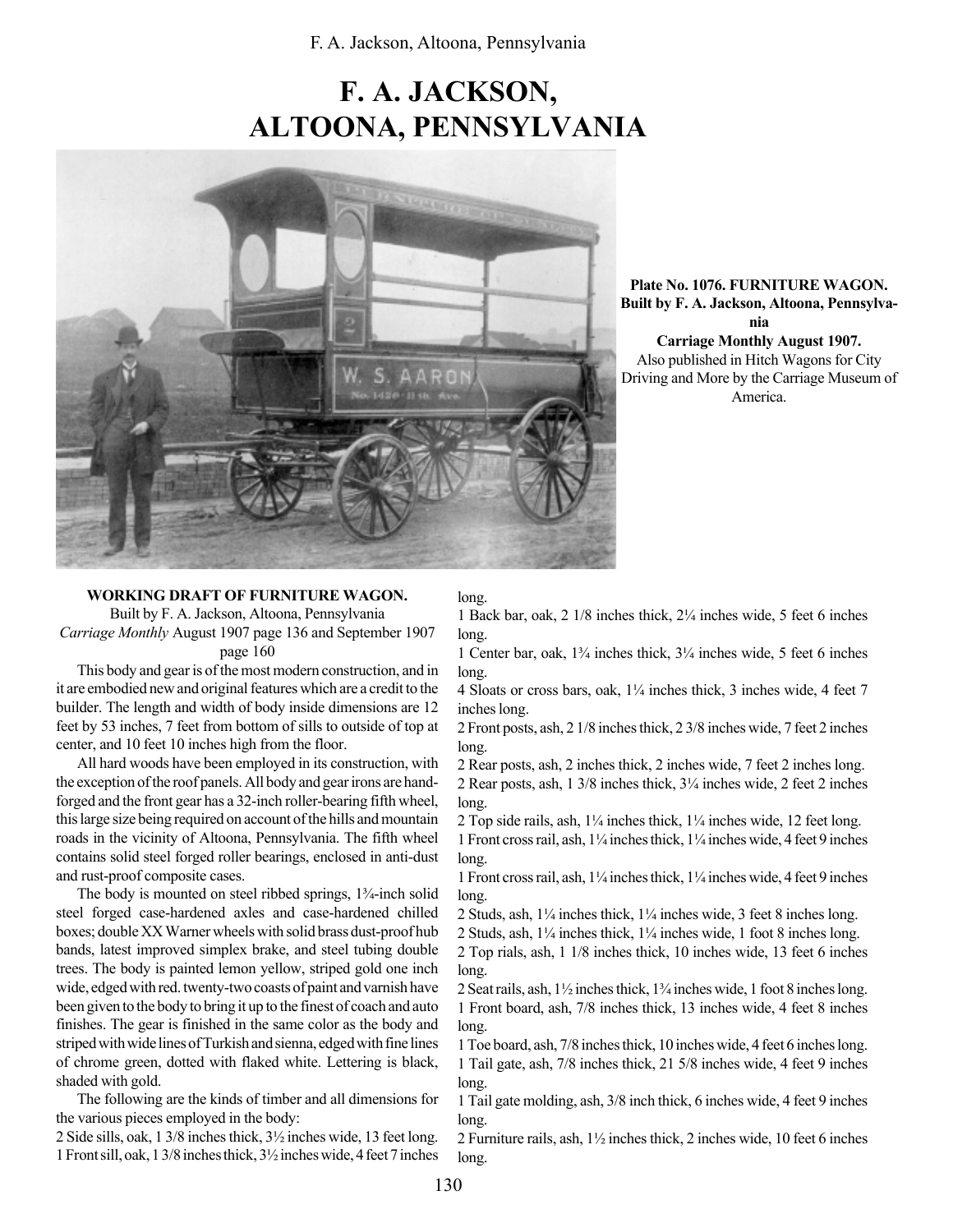## F. A. Jackson, Altoona, Pennsylvania

2 Furniture rails, ash, 1½ inches thick, 1½ inches wide, 10 feet 6 inches long.

2 Side body boards, ash, 7/8 inches thick, 22 inches wide, 12 feet 4 inches long.

1 Front board, ash, 7/8 inches thick, 22 inches wide, 4 feet 7 inches long.

1 Front board, ash, 7/8 inches thick, 15 inches wide, 4 feet 7 inches long.

1 Rear top rail, ash, 1 inch thick, 4 inches wide, 4 feet 9 inches long.

6 Bottom boards, ash, 7/8 inch thick, 8 inches wide, 12 feet 2 inches long.

4 Filling, ash, 9/16 inch thick, 8 inches wide, 3 feet 6 inches long.

1 Seat board, ash,  $7/8$  inch thick,  $20\frac{1}{4}$  inches wide, 4 feet 6 inches long.

2 Seat rails, ash, 1 1/3 inch thick, 1½ inches wide, 4 feet 6 inches long.

1 Box piece, ash,  $\frac{3}{4}$  inch thick, 5 inches wide, 4 feet 6 inches long.

1 Box piece, ash,  $\frac{3}{4}$  inch thick,  $\frac{4}{4}$  inches wide, 4 feet 6 inches long.

1 Box lid, ash,  $\frac{3}{4}$  inch thick,  $7\frac{1}{2}$  inches wide, 4 feet 6 inches long.

2 Rails, ash, 1 5/8 inch thick, 1 5/8 inch wide, 10 feet 6 inches long.

2 Rails, ash,  $1\frac{1}{2}$  inch thick,  $2\frac{1}{2}$  inch wide, 10 feet 6 inches long.

11 Top curves, ash, 1 inch thick, 1 inch wide, 4 feet 6 inches long.

16 Top strips, pine,  $\frac{1}{4}$  inch thick,  $\frac{1}{2}$  inch wide, 12 feet 2 inches long.

2 Top panels, pine,  $\frac{1}{4}$  inch thick, 6 inches wide, 12 feet 2 inches long.

### DIMENSIONS OF WHEEL SPRINGS AND AXLES ARE AS FOLLOWS:

# DOUBLE XX WARNER PATEN WHEELS.

Outside diameter without tires 36 x 48 inches.

Diameter of hub (inside of flanges) 5 7/8 inches.

Length of hub 10 inches.

Width of spokes at square ends  $1\frac{3}{4}$  inches.

Thickness and depth of rims 1 7/8 x 2 inches.

Number of spokes front and back 14 x 16 inches.

Tread of rims  $1\frac{3}{4}$  inches.

Size of tires  $5/8 \times 1\frac{3}{4}$  inches.

FRONT AND SIDE SPRING, STYLE WAGON PLATFORM.

Length from centers of bolts 42 inches.

Opening from out to out 6 inches.

Width of plates  $2\frac{1}{4}$  inches.

Number of plates 9 inches. Thickness of main and other plates, all No. 2. Clipped to axle.

#### FRONT CROSS SPRINGS.

Length from centers of bolts 42 inches. Opening from out to out  $6\frac{1}{4}$  inches. Width of plates  $2\frac{1}{4}$  inches. Number of plates 10. Thickness of main and other plates, all No. 2. Clipped to gear block.





HALF FRONT AND HALF BACK ELEVATION OF FURNITURE WAGON DRAFT.

Length from centers of bolts 42 inches. Opening from out to out  $2\frac{1}{4}$  inches. Number of plates 10. Thickness of main and other plates, all No. 2. Clipped to axle. REAR CROSS SPRINGS. Length from centers of bolts 42 inches. Width of plates  $2\frac{1}{4}$  inches. Number of plates 11. Thickness of main and other plates, all No. 2. Clipped to rear cross bar. AXLES. Size of axle on arm and square end  $1\frac{3}{4}$  inches. Finish at center as usual.

Case-hardened axle arms and drilled boxes.

Lower furniture rails trimmed.

Curtains on sides and rear ends.

Cushions of the same material.

Head board body handles, toe board handles all solid brass, mounted.

Beveled glass for side lights.